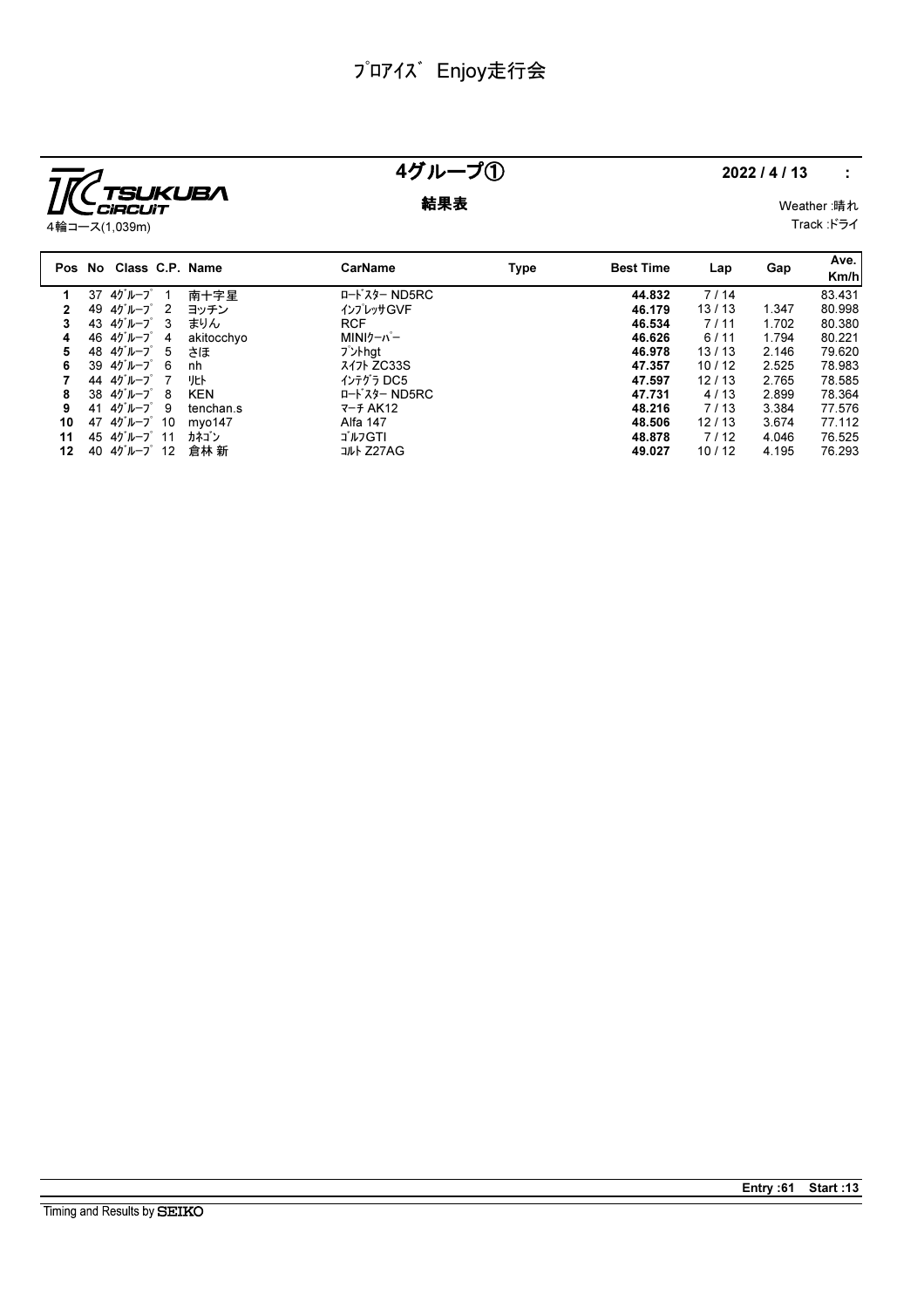

## 4グループ② 2022/4/13 :

**結果表** Weather :晴れ Track :ドライ

|    |    | Pos No Class C.P. Name                 |            | CarName           | Type | <b>Best Time</b> | Lap   | Gap   | Ave.<br>Km/h |
|----|----|----------------------------------------|------------|-------------------|------|------------------|-------|-------|--------------|
|    |    | 43 4グループ                               | まりん        | <b>RCF</b>        |      | 45.800           | 7/8   |       | 81.668       |
|    |    | 46 4グループ<br>$\overline{2}$             | akitocchyo | MINIケーパー          |      | 45.907           | 5/9   | 0.107 | 81.478       |
| 3  |    | 49 $45 - 7$ 3                          | ヨッチン       | インプレッサGVF         |      | 45.943           | 10/10 | 0.143 | 81.414       |
| 4  |    | $39\;40^{\circ}\,$<br>-4               | nh         | <b>3471 ZC33S</b> |      | 46.356           | 7/10  | 0.556 | 80.689       |
| 5  |    | 44 4ケループ<br>5                          |            | インテグラ DC5         |      | 46.620           | 4/10  | 0.820 | 80.232       |
| 6  |    | 48 $45 - 7$ 6                          | さほ         | プントhat            |      | 46.669           | 10/11 | 0.869 | 80.147       |
|    | 41 | 4グループ 7                                | tenchan.s  | $7 - 7$ AK12      |      | 47.169           | 5/8   | 1.369 | 79.298       |
| 8  |    | 45 $45 - 7$ 8                          | カネゴン       | ゴルフGTI            |      | 47.441           | 9/10  | 1.641 | 78.843       |
| 9  |    | $38 \t40^{\circ}$ $\mu$ $-7^{\circ}$ 9 | <b>KEN</b> | ロードスター ND5RC      |      | 47.770           | 11/11 | 1.970 | 78.300       |
| 10 |    | 47 $45 - 7$ 10                         | mvo147     | Alfa 147          |      | 48.392           | 4/10  | 2.592 | 77.294       |
| 11 | 40 | 4グループ 11                               | 倉林 新       | コルト Z27AG         |      | 48.462           | 7/10  | 2.662 | 77.182       |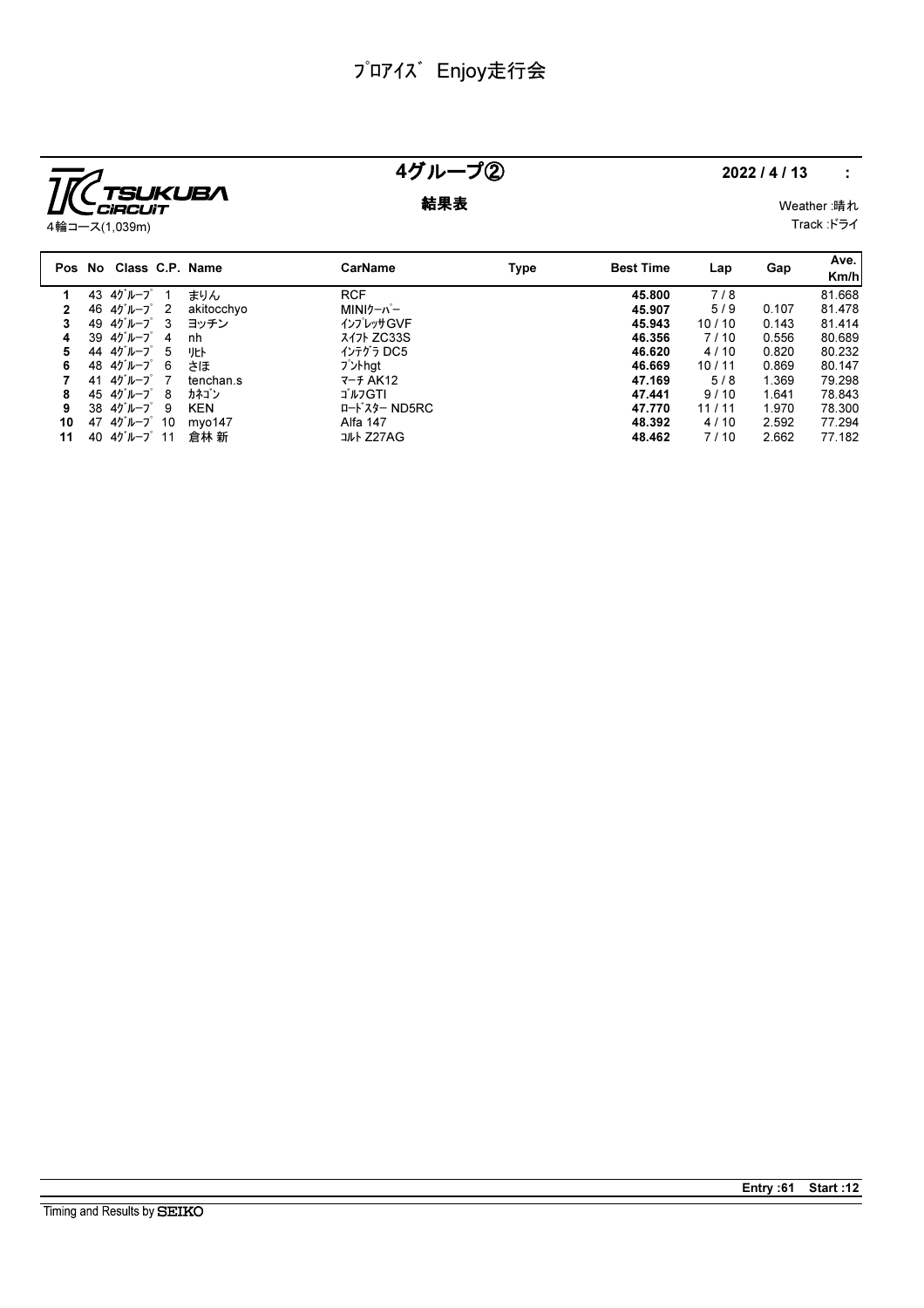

# 4グループ③ 2022/4/13 :

**結果表** Weather :晴れ

Track :ドライ

|    |    | Pos No Class C.P. Name                 |            | CarName      | Type | <b>Best Time</b> | Lap   | Gap   | Ave.<br>Km/h |
|----|----|----------------------------------------|------------|--------------|------|------------------|-------|-------|--------------|
|    |    | 43 $45 - 7$                            | まりん        | <b>RCF</b>   |      | 46.364           | 5/11  |       | 80.675       |
|    |    | 39 $45^{\circ}$ $h - 7^{\circ}$<br>- 2 | nh         | スイフト ZC33S   |      | 46.675           | 6/9   | 0.311 | 80.137       |
|    |    | 44 $45 - 7$ 3                          |            | インテグラ DC5    |      | 46.857           | 10/11 | 0.493 | 79.826       |
| 4  |    | 45 $45 - 7$ 4                          | カネゴン       | ゴルフGTI       |      | 46.917           | 5/10  | 0.553 | 79.724       |
| 5  |    | 46 $45 - 7$ 5                          | akitocchyo | MINIクーパー     |      | 47.015           | 4/8   | 0.651 | 79.558       |
| 6  |    | 48 $45 - 7$ 6                          | さほ         | プントhat       |      | 47.074           | 8/11  | 0.710 | 79.458       |
|    |    | $38 \t47''$ $-7^\circ$ 7               | <b>KEN</b> | ロードスター ND5RC |      | 47.219           | 7/11  | 0.855 | 79.214       |
| 8  | 41 | 4グループ 8                                | tenchan.s  | $7 - 7$ AK12 |      | 47.364           | 4/9   | 1.000 | 78.971       |
| 9  |    | 47 $45 - 7$ 9                          | mvo147     | Alfa 147     |      | 48.238           | 9/10  | 1.874 | 77.541       |
| 10 | 40 | 4グループ 10                               | 倉林 新       | コルト Z27AG    |      | 49.804           | 9/9   | 3.440 | 75.102       |